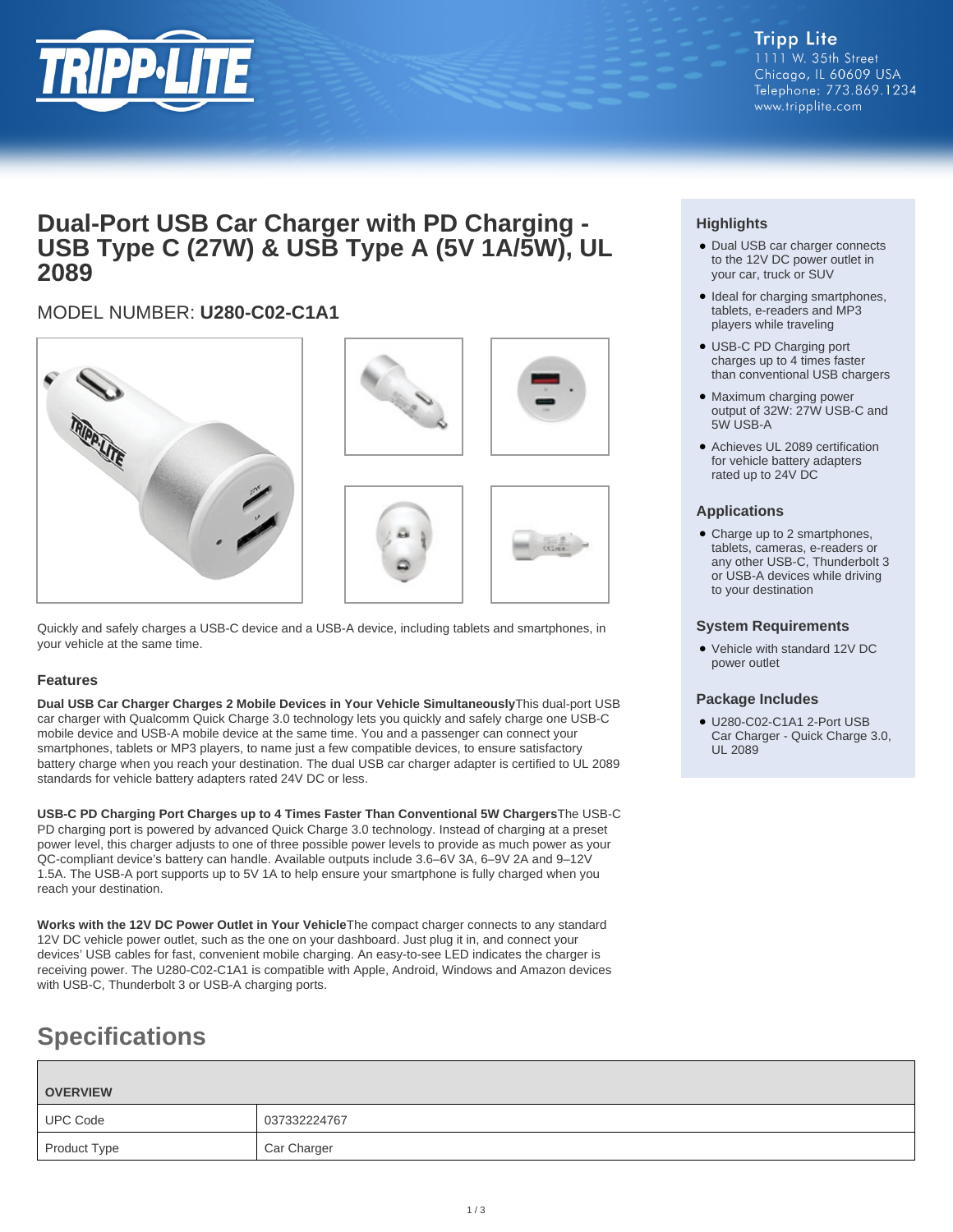

| Charging Form Factor                         | Direct Plug-In                                   |  |
|----------------------------------------------|--------------------------------------------------|--|
| <b>Device Compatibility</b>                  | Phone; Tablet; Amazon Kindle; Laptop; Chromebook |  |
| <b>INPUT</b>                                 |                                                  |  |
| Nominal Input Voltage(s) Supported           | 12V DC                                           |  |
| Input Connection Type                        | Automobile Cigarette Lighter                     |  |
| Input Plug Type                              | Car Auxiliary Power Outlet                       |  |
| <b>OUTPUT</b>                                |                                                  |  |
| <b>Output Capacity</b>                       | 32W                                              |  |
| Overload Protection                          | Yes                                              |  |
| <b>POWER</b>                                 |                                                  |  |
| Power Consumption (Watts)                    | 32                                               |  |
| <b>USER INTERFACE, ALERTS &amp; CONTROLS</b> |                                                  |  |
| <b>LED</b> Indicators                        | Blue (Power)                                     |  |
| <b>CHARGING</b>                              |                                                  |  |
| Number of Charging Ports                     | 2                                                |  |
| <b>Total Charging Amps</b>                   | 3.7A                                             |  |
| <b>Total Charging Watts</b>                  | 32                                               |  |
| <b>Charging Method</b>                       | <b>USB</b>                                       |  |
| Charging Port Type                           | USB A (FEMALE); USB C (FEMALE)                   |  |
| <b>Charging Ports Details</b>                | USB-A: 5V 1A (5W)                                |  |
| Charging Ports / Amps                        | (1) 1A; (1) 3A / 2.25A                           |  |
| <b>PHYSICAL</b>                              |                                                  |  |
| Material of Construction                     | Polycarbonate, ABS UL94V-0                       |  |
| Color                                        | White                                            |  |
| Shipping Dimensions (hwd / cm)               | 15.01 x 10.01 x 1.27                             |  |
| Shipping Dimensions (hwd / in.)              | 5.91 x 3.94 x 0.50                               |  |
| Shipping Weight (kg)                         | 0.03                                             |  |
| Shipping Weight (lbs.)                       | 0.07                                             |  |
| Unit Dimensions (hwd / in.)                  | 1.19 x 2.69 x 1.19                               |  |
| Unit Dimensions (hwd / cm)                   | $3.01 \times 6.83 \times 3.03$                   |  |
| Unit Packaging Type                          | Polybag                                          |  |